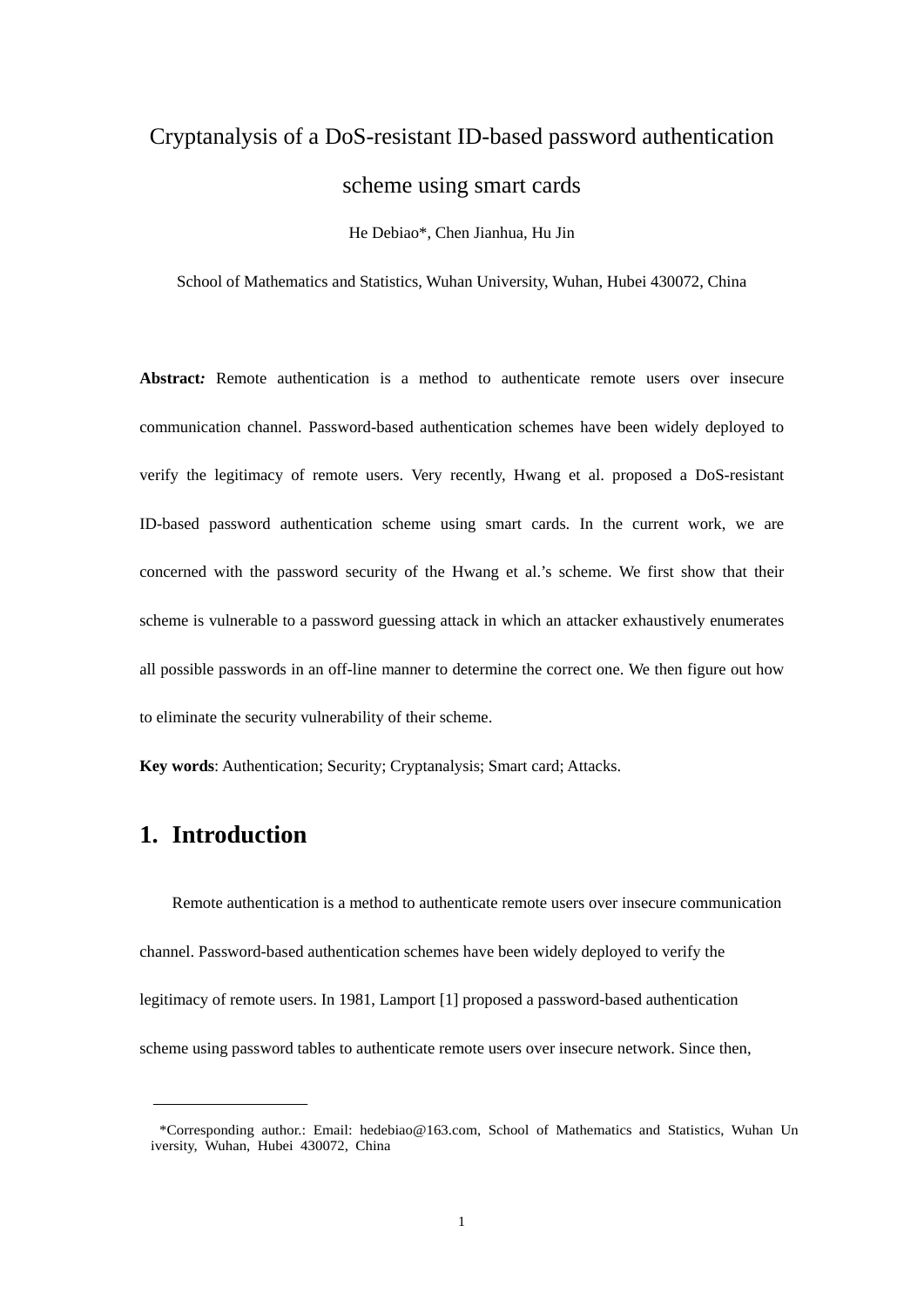many schemes were proposed to improve security, efficiency and cost [2-6].

Recently, Hwang et al. [7] provided a defense mechanism to Kim et al.'s ID-based password authentication scheme [2], which is vulnerable to impersonation attacks and resource exhaustion attacks. They claimed that their scheme is not only accomplishes the mutual authentication and the session key establishment, but also is secure against password guessing attacks, message replay attacks et al. Unfortunately, we find that their scheme is still vulnerable to password guessing attacks attack. So their scheme is insecure for practical application.

The rest of the paper is organized as follows: Section 2 briefly reviews Hwang et al.'s scheme. Section 3 elaborates the cryptanalysis of their scheme. Section 3 elaborates countermeasure to eliminate the security vulnerability of their scheme. At the end, Section 5 concludes this paper.

# **2. Review of Hwang et al.'s scheme**

The notations used throughout this paper are described as in the following.

- $\bullet$  *U* : a user.
- $ID_{U}$ ,  $PW_{U}$ : *U* 's identifier and password, respectively.
- $\bullet$  *S* : a remote server.
- $\bullet$  *h*( $\cdot$ ) : a secure hash function.
- ⊕ : bitwise XOR operation.
- $n:$  a large prime number.
- $g:$  a generator of  $Z_n^*$ .
- SK : S 's secret key.
- $v_s$ : a solutions of the puzzle, decided by *S*.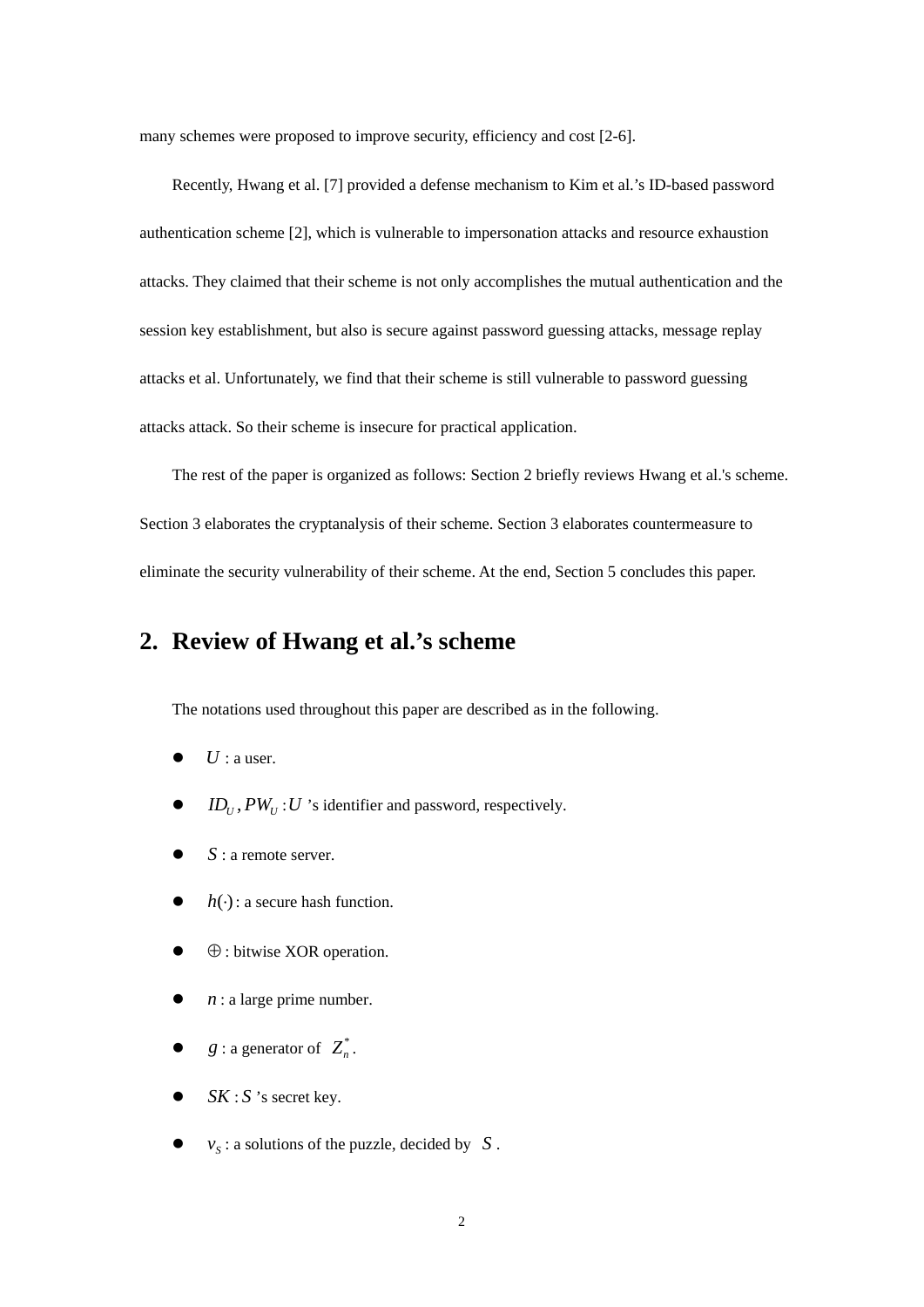- $N<sub>S</sub>$ : the nonce generated by *S*.
- $N_U$ : the nonce generated by  $U$ .
- $sk_s$ : the secret key of  $S$ , used for puzzle verification.
- $\bullet$  *token*<sub>*u*</sub>: the message authentication code issued from *S* to *U*.
- $puzzle(p, x_1, x_2, \cdots, x_n)$ : Given  $p, x_1, x_2, \cdots, x_n$ , find *v* such that  $h(x_1, x_2, \dots, x_n, v) = p$ .

Hwang et al.'s scheme involves three phases, the registration phase, the login phase and the verification phase, which can be described as in the following.

When the system is setup, *S* generate a large prime number *n*,  $Z_n^*$ 's generator *g*. Then *S* chooses a random number *SK* as its secret key and a secure hash function  $h(·)$ . At last, *S* publishes *n*, *g* and  $h(\cdot)$ .

**Registration phas**e. In this phase, the user *U* initially registers with the server *S* .

- 1) *U* chooses his  $ID_U$  and  $PW_U$ , and sends them over a secure communication channel to *S* .
- 2) Upon receiving  $ID_U$  and  $PW_U$ , S computes  $S_U = ID_U^{SK}$ ,  $h_U = g^{PW_U \cdot SK}$ ,  $W_U = h(ID_U, SK)$  and generates smart card's identifier  $CID_U$ .
- 3) *S* stores the secure information  $CID_U$ ,  $S_U$ ,  $h_U$ ,  $W_U$ ,  $n$ ,  $g$  and  $h(\cdot)$  into *U* 's smart card.
- 4) Now *S* finishes the registration procedure by delivering the completed smart card to  $U$  .
- 5) Upon receiving the smart card, the user *U* enrolls his/her fingerprint which is written to the smart card as a template by a fingerprint input device.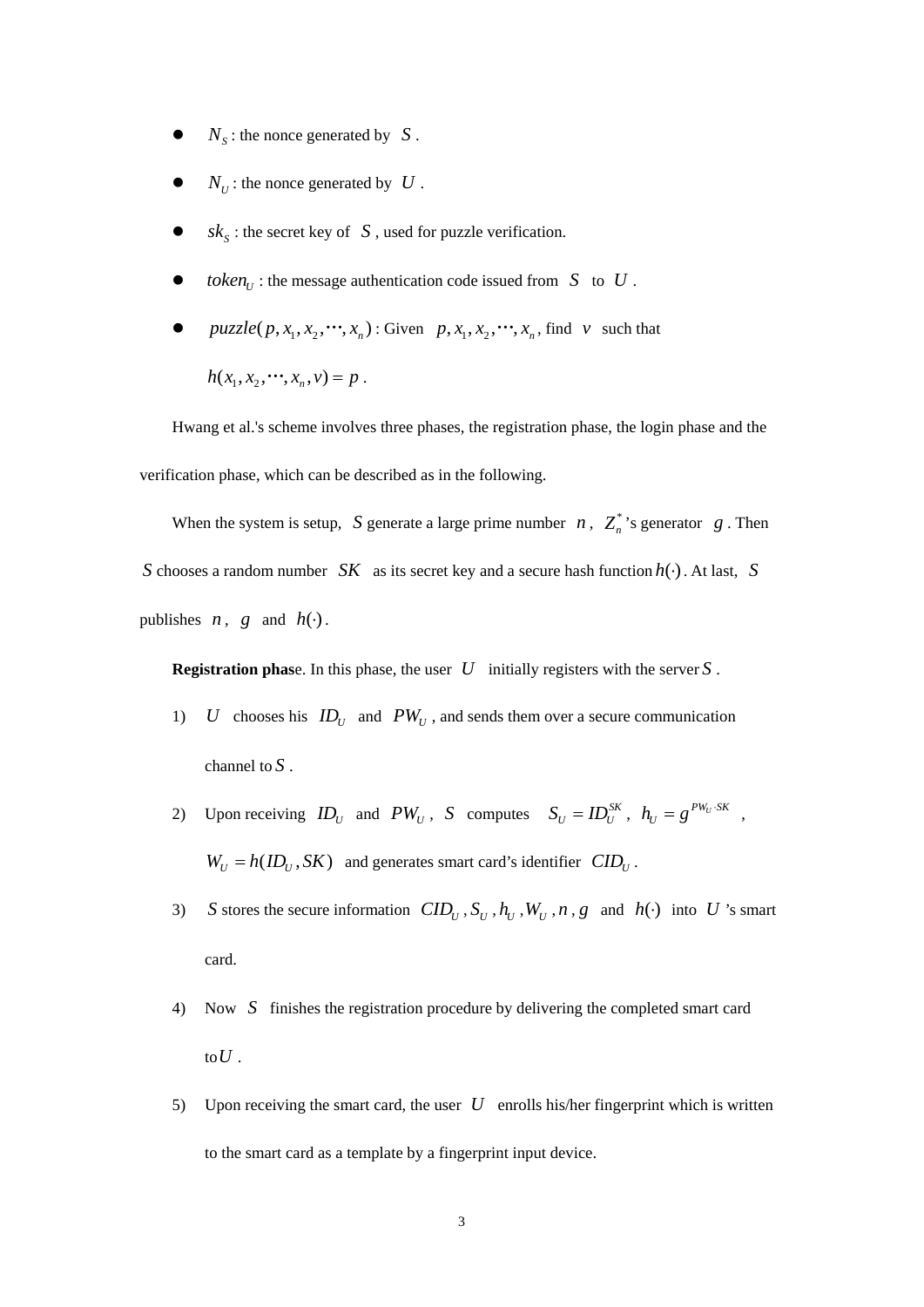**Login phase.** In this phase, the user  $U$  sends a login request message to the server  $S$ whenever *U* wants to access some resources upon *S* .

- 1) *U* inserts his smart card into a smart card reader and then inputs his  $ID_U$ ,  $PW_U$  and fingerprint.
- 2) *U* 's smart card verify the fingerprint. If the fingerprint is wrong, the smart reject the request.
- 3) *U* 's smart card generates nonce  $N_U$ , and sends the message

$$
M_1 = \{ID_U,CID_U, N_U\}
$$
 to S.

4) Upon receiving the message  $M_1$ , *S* checks  $ID_U$ ,  $CID_U$ ,  $N_U$ . If  $N_U$  has beeb already used, then *S* rejects the session. Otherwise, *S* determines  $v_s$  based on its loading, then generates nonce  $N_s$ , computes  $p = h(ID_u, N_u, N_s, v_s)$  and  $token_U = h(p, ID_U, N_U, N_S, v_S, sk_S)$ . Then *S* sends  $M_2 = \{p, N_S, token_U\}$  to *U* .

5) Upon receiving the message  $M_2$ , U 's smart card tries to seek out the solution  $v_s'$  of  $puzzle(p, ID_U, N_U, N_S)$  through a brute-force method. Then, *U* 's smart card generates random numbers  $r_U$ ,  $q_U$ , computes  $X_U = g^{r_U \cdot PW_U} \mod n$ ,  $Y_U = S_U \cdot h_U^{r_U \cdot token_U} \mod n$ ,  $Z_U = W_U \oplus q_U \text{ and } T_U = h(X_U, Y_U, token_U, q_U)$ . At last, *U* 's smart card sends  $M_3 = \{ID_U, X_U, Y_U, Z_U, T_U, v_s', N_U, N_s\}$  to *S*.

**Verification phase**. In this phase, the server S verifies the authenticity of the login message requested by the user U.

1) Upon receiving the message  $M_3$ , *S* checks the value  $N_S$ . If  $N_S$  is not fresh,

*S* stops the session. *S* checks if *token*<sub>*v*</sub> equals  $h(p, ID_U, N_U, N_S, v_S^{'}, sk_S)$ . If not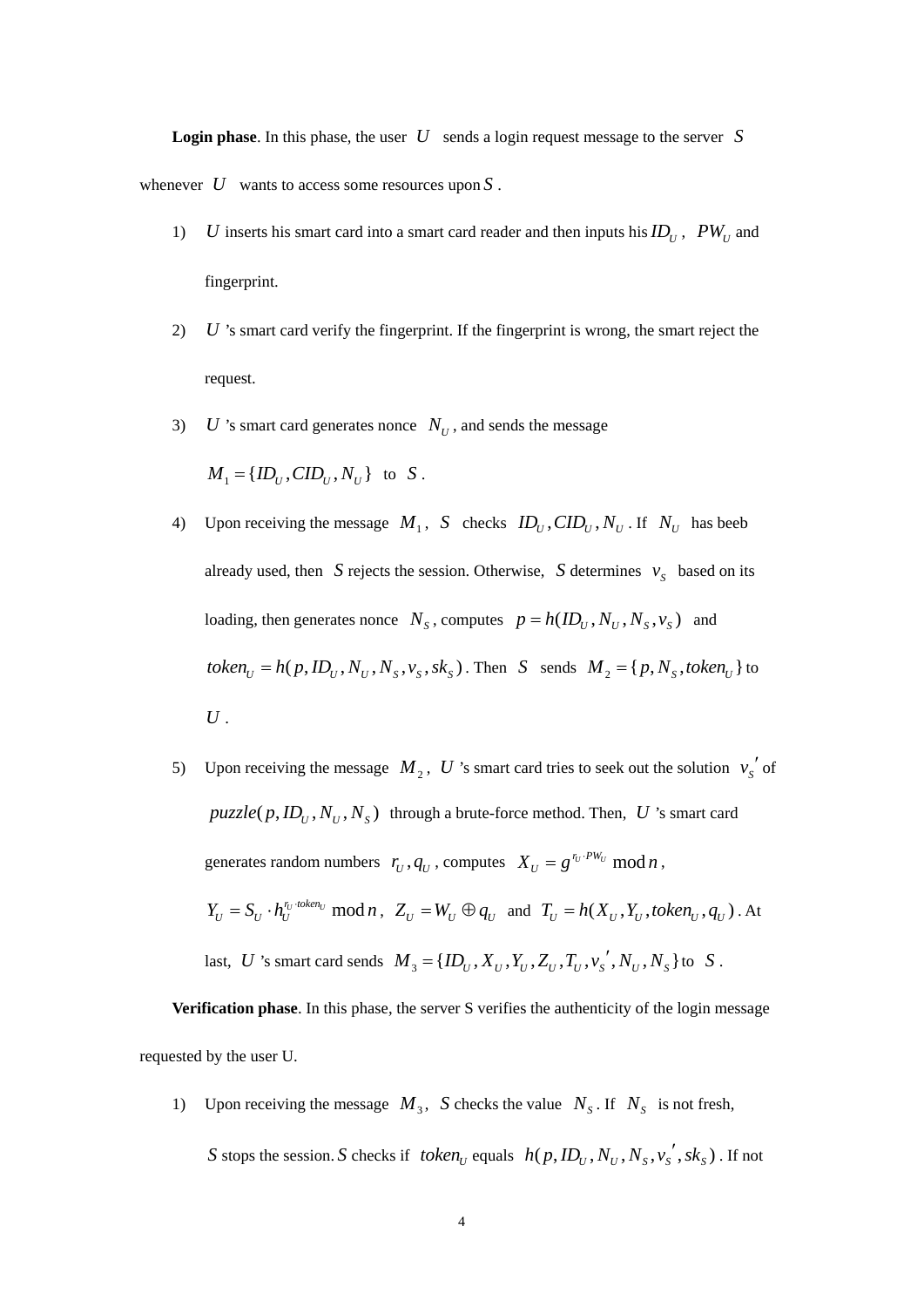*S* stops the session.

- 2) *S* extracts the random number  $q_U' = Z_U \oplus h(ID_U, SK)$ , and checks if  $T_U$  equals  $h(X_{U}, Y_{U},$  token<sub> $U}, q_{U}^{'}).$ </sub>
- 3) *S* checks if the equation  $Y_U^{SK^{-1}} = ID_U \cdot X_U^{token_U}$  holds. If not *S* stops the session. Otherwise, *S* computes  $M_4 = {h(q_{U}')}$  and sends it to *U* 's smart card.
- 4) Upon receiving the message  $M_4$ , U 's smart card checks if  $h(q_U)$  equals received  $h(q_{U}^{'} )$ . If not,  $U$  's smart card stops the session.

## **3. Security analysis of Hwang et al.'s scheme**

In password authentication schemes that the user is allowed to choose his password, the user tends to choose a password that can be easily remembered for his convenience. However, these easy-to-remember passwords are potentially vulnerable to password guessing attack, in which an adversary can try to guess the user's password and then verify his guess. In general, the password guessing attack can be classified into online password guessing attack and offline password guessing attack. The adversary tries to use guessed passwords iteratively to pass the verification of the server in an online manner in online password guessing attack. While in off-line password guessing attack, the adversary intercepts some password-related messages exchanged between the user and the server, and then iteratively guesses the user's password and verifies whether his guess is correct or not in an offline manner. Online password guessing attacks can be easily thwarted by limiting the number of continuous login attempts within a short period. In an offline password guessing attack, since there is no need for the server to participate in the verification, the server cannot easily notice the attack. While in password authentication scheme using smart cards, two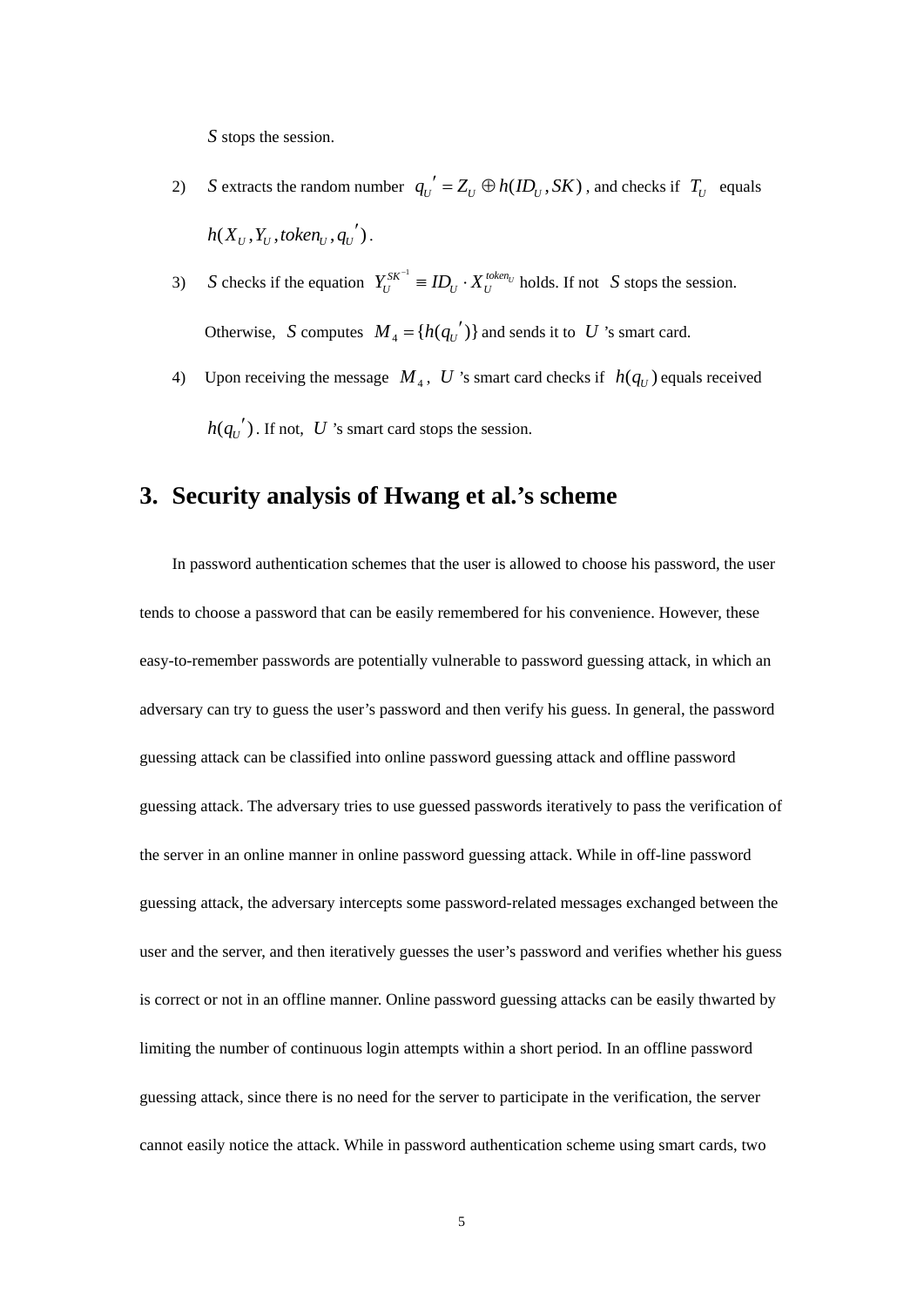points should be noticed to resist this kind of attack. One is that the password should not be transmitted between the client and the server during the authentication; otherwise it has the risk of being intercepted and recovered. The other is that the sensitive data stored in smart cards should be well protected so that the password would not be leaked even if smart cards are lost and all the data inside are disclosed. Although Hwang et al. claim that their scheme is secure even when the client's smart card is lost [7], an off-line password guessing attack method will be given here as a counter example.

Suppose the client's smart card is lost, an attacker  $A$  can read all the data, including  $CID<sub>U</sub>$ ,  $S_U$ ,  $h_U$ ,  $W_U$ ,  $n$ ,  $g$ , from the smart card via physically access to the storage medium [8, 9]. Sometimes, *A* may get more than one smart card. In fact, *A* may be a legal user, he/she has a legal smart card consequently. Then *A* can get the data in two different smart cards. Suppose *A* get the data  $\{CID_i, S_i, h_i, W_i\}$  and  $\{CID_j, S_j, h_i, W_j\}$  in two smart cards. Then *A* can carry out the password guessing attack as follows.

- 1) *A* selects two passwords  $PW'_i$  and  $PW'_j$  from a uniformly distributed dictionary *D* .
- 2) *A* computes  $PW_i'^{-1}$  and  $PW_j'^{-1}$  such that  $PW_i' \cdot PW_i'^{-1} \equiv 1 \mod n$  and  $PW_j' \cdot PW_j'^{-1} \equiv 1 \mod n$ .
- 3) *A* computes  $t_i = h_i^{PW_i^{-1}}$  and  $t_j = h_j^{PW_j^{-1}}$ .
- 4) *A* then verify the correctness of  $PW_i'$  and  $PW_j'$  by checking that  $t_i$  equals  $t_j$ . If  $t_i$ equals  $t_i$ , then *A* find the correct passwords  $PW_i$  and  $PW_j$ .
- 5) *A* repeats steps 1, 2, 3 and 4 of until the correct password if found.
- If *A* is the legal user  $i$  (or  $j$ ), he/she just needs to guess the password  $PW_i$  (or  $PW_i$ ),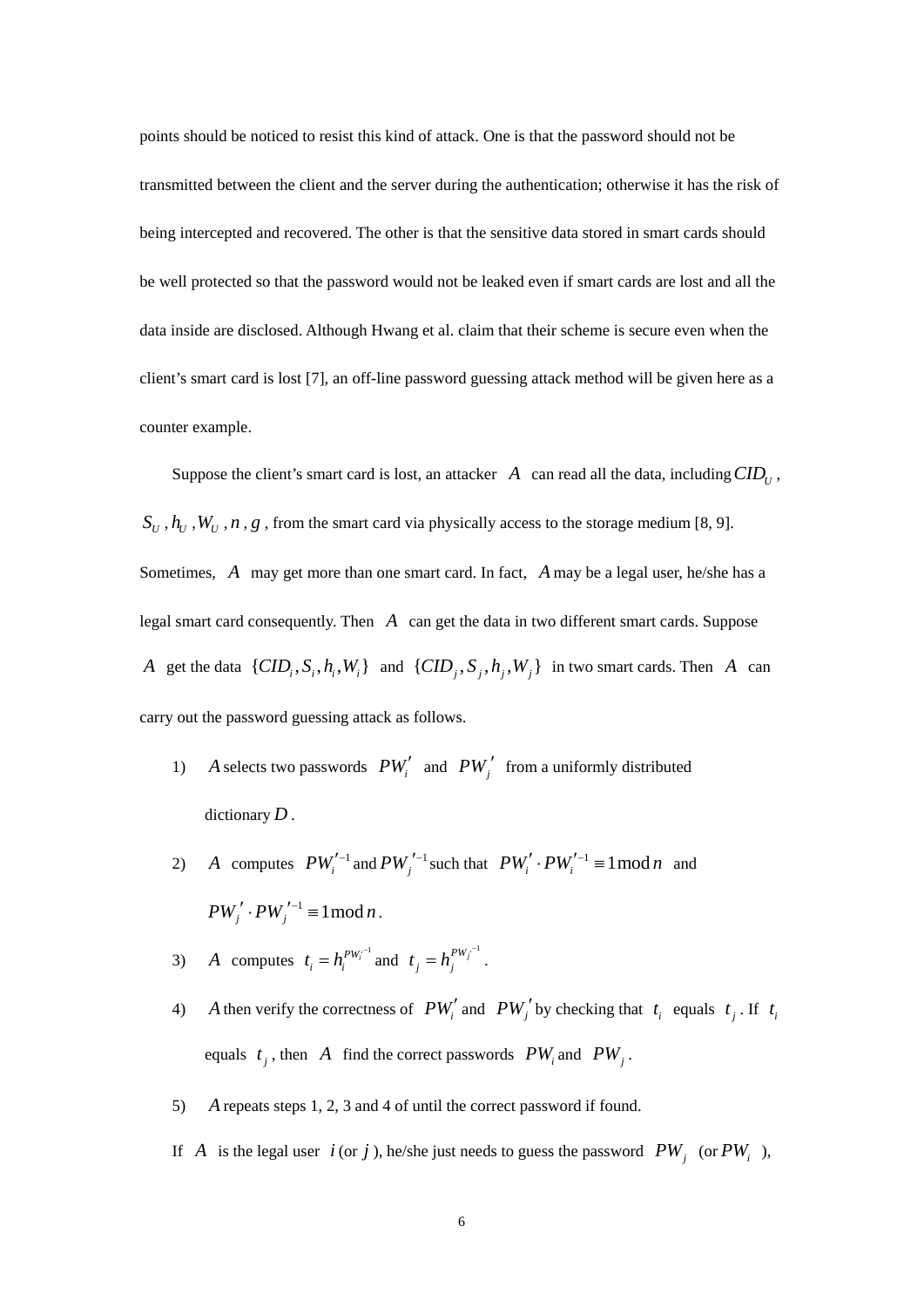and get the correct value much easier. In addition, the attack can be used to other schemes [2, 10], which like Hwang et al.'s scheme.

#### **4. Countermeasure**

The vulnerability of Hwang et al.'s scheme to the password guessing attack above is attributed to the fact that the secret key *SK* is used directly as the exponent of  $g^{PW_U}$  in the computations of  $h_U = g^{PW_U \cdot SK}$ . This fact gives the attacker the idea of guessing the password and deriving the value  $g^{SK}$ . Fortunately, it appears that a slight modification of how  $h_U$  and  $S_U$ are computed can prevent the attack. We recommend the following changes to Hwang et al.'s scheme:

- Let  $S_U = ID_U^{h(ID_U \oplus SK)}$ ,  $h_U = g^{PW_U \cdot h(ID_U \oplus SK)}$ , and  $W_U = h(ID_U, SK)$  in registration phase.
- Accordingly, the way *S* checks if the equation  $Y_U^{h(D_U \oplus SK)^{-1}} \equiv ID_U \cdot X_U^{token_U}$  holds.

With this modification applied, the value of  $h_U$  is no longer useful in verifying password guesses.

## **5. Conclusion**

In [7], Hwang et al. proposed a password authentication scheme using smart cards and demonstrated its immunity against various attacks. However, after review of their scheme and analysis of its security, we find their scheme is vulnerable to the password guessing attack. The analyses show that the scheme is insecure for practical application.

# **Reference**

[1]. Lamport L., Password authentication with insecure communication, Communications of ACM 24 (1981) 770–772.